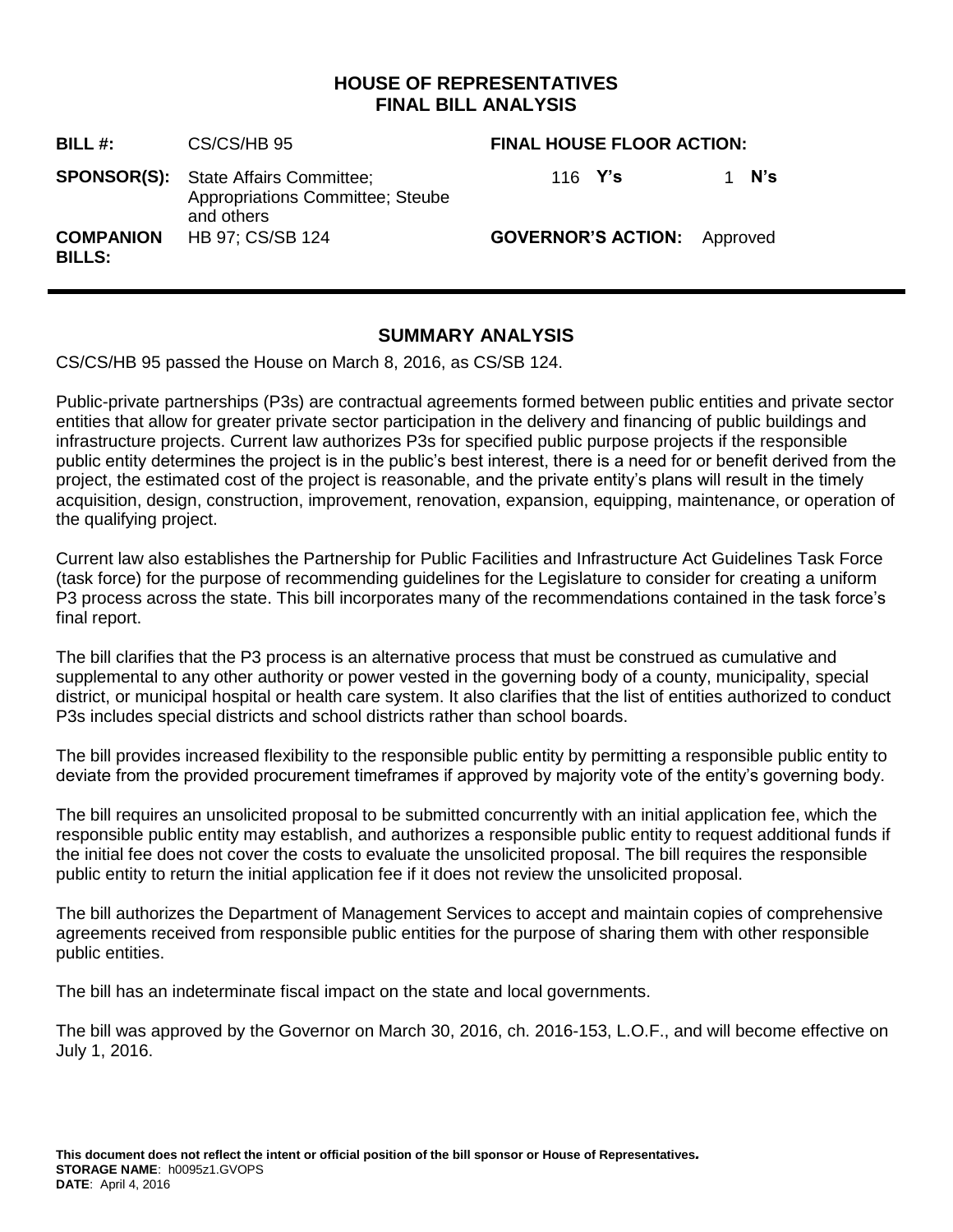# **I. SUBSTANTIVE INFORMATION**

## A. EFFECT OF CHANGES:

#### **BACKGROUND**

Public-private partnerships (P3s) are contractual agreements formed between public entities and private sector entities that allow for greater private sector participation in the delivery and financing of public building and infrastructure projects.<sup>1</sup> Through these agreements, the skills and assets of each sector, public and private, are shared in delivering a service or facility for use by the general public. In addition to the sharing of resources, each party shares in the risks and reward potential in the delivery of the service or facility. $2^2$ 

### **Public-private Partnerships Generally**

Section 287.05712, F.S., governs the procurement process for P3s for public purpose projects. It authorizes a responsible public entity to enter into a P3 for a specified qualifying project if the responsible public entity determines the project is in the public's best interest.<sup>3</sup>

Section 287.05712(1)(j), F.S., defines "responsible public entity" as a county, municipality, school board, or any other political subdivision of the state; a public body corporate and politic; or a regional entity that serves a public purpose and is authorized to develop or operate a qualifying project.

Section 287.05712(1)(i), F.S., defines "qualifying project" as:

- A facility or project that serves a public purpose, including, but not limited to, any ferry or mass transit facility, vehicle parking facility, airport or seaport facility, rail facility or project, fuel supply facility, oil or gas pipeline, medical or nursing care facility, recreational facility, sporting or cultural facility, or educational facility or other building or facility that is used or will be used by a public educational institution, or any other public facility or infrastructure that is used or will be used by the public at large or in support of an accepted public purpose or activity;
- An improvement, including equipment, of a building that will be principally used by a public entity or the public at large or that supports a service delivery system in the public sector;
- A water, wastewater, or surface water management facility or other related infrastructure; or
- For projects that involve a facility owned or operated by the governing board of a county, district, or municipal hospital or health care system, or projects that involve a facility owned or operated by a municipal electric utility, only those projects that the governing board designates as qualifying projects.

#### Procurement Procedures

Responsible public entities may receive unsolicited proposals or may solicit proposals for qualifying projects and may thereafter enter into a comprehensive agreement with a private entity for the building, upgrading, operation, ownership, or financing of facilities.<sup>4</sup> Responsible public entities may establish a reasonable application fee for the submission of unsolicited proposals. The fee must be sufficient to pay the costs of evaluating the proposals.<sup>5</sup>

<sup>&</sup>lt;sup>1</sup> See Federal Highway Administration, United States Department of Transportation, Innovative Program Delivery, P3 Defined, http://www.fhwa.dot.gov/ipd/p3/defined/index.htm (last visited Sept. 23, 2015).

 $^2$   $\tilde{Id}$ .

 $3$  Section 287.05712(4)(d), F.S.

<sup>4</sup> Section 287.05712(4), F.S.

 $5$  Section 287.05712(4)(a), F.S.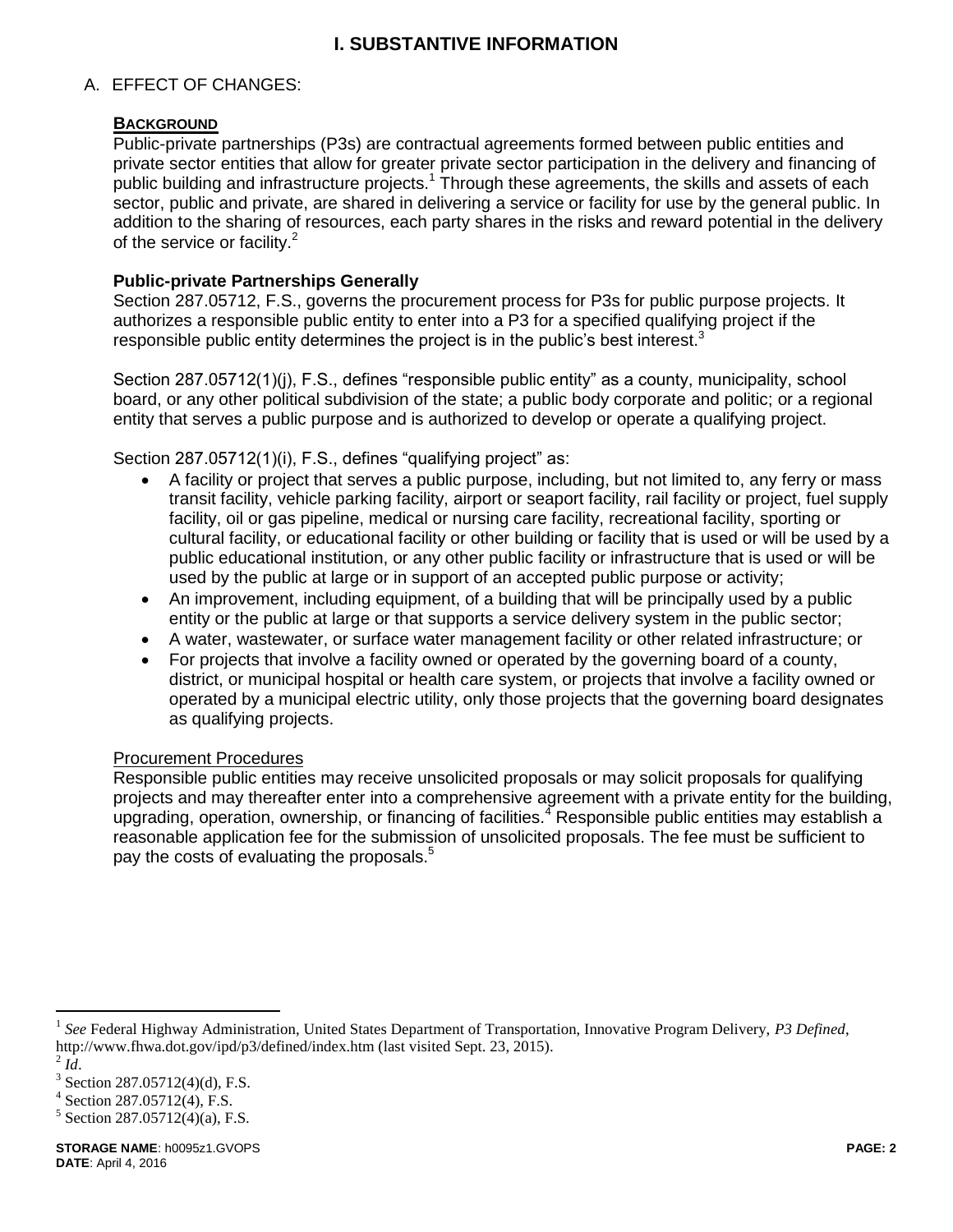Unsolicited proposals from private entities must be accompanied by the following material and information, unless waived by the responsible public entity:

- A description of the qualifying project, including the conceptual design of the facilities or a conceptual plan for the provision of services, and a schedule for the initiation and completion of the qualifying project.
- A description of the method by which the private entity proposes to secure the necessary property interests that are required for the qualifying project.
- A description of the private entity's general plans for financing the qualifying project, including the sources of the private entity's funds and identification of any dedicated revenue source or proposed debt or equity investment on behalf of the private entity.
- The name and address of a person who may be contacted for further information concerning the proposal.
- The proposed user fees, lease payments, or other service payments over the term of a comprehensive agreement, and the methodology for and circumstances that would allow changes to the user fees, lease payments, and other service payments over time.
- Any additional material or information the responsible public entity reasonably requests. $6$

If the responsible public entity receives an unsolicited proposal and intends to enter into a P3 agreement for the qualifying project, the responsible public entity must publish a notice in the Florida Administrative Register (FAR) and a newspaper of general circulation at least once a week for two weeks stating the entity has received a proposal and will accept other proposals for the same project.<sup>7</sup> The responsible public entity must establish a timeframe within which to accept other proposals that is at least 21 days, but not more than 120 days, after the initial date of publication.<sup>8</sup>

After the period for accepting proposals has expired, the responsible public entity must rank the proposals received in order of preference.<sup>9</sup> Next, the responsible public entity may begin negotiations for a comprehensive agreement with the highest-ranked firm. If negotiations with the highest-ranked firm are unsuccessful, the responsible public entity may terminate the negotiations and begin negotiations with each subsequent-ranked firm in order of preference.<sup>10</sup> The responsible public entity may reject all proposals at any point in the process.<sup>11</sup>

The responsible public entity may charge a reasonable fee to cover the costs of processing, reviewing, and evaluating the requests, including, but not limited to, reasonable attorney fees and fees for financial and technical advisors or consultants and for other necessary advisors or consultants.<sup>12</sup>

The responsible public entity may approve a qualifying project if:

- There is a public need for or benefit derived from the project that the private entity proposes as the qualifying project.
- The estimated cost of the qualifying project is reasonable in relation to similar facilities.
- The private entity's plans will result in the timely acquisition, design, construction, improvement, renovation, expansion, equipping, maintenance, or operation of the qualifying project.<sup>13</sup>

### Notice to Affected Local Jurisdictions

A responsible public entity must notify each affected local jurisdiction when considering a proposal for a qualifying project by furnishing a copy of the proposal to each affected local jurisdiction.<sup>14</sup> The affected

8 *Id.*

 $\overline{a}$ 

<sup>10</sup> *Id.*

 $6$  Section 287.05712(5), F.S.

<sup>&</sup>lt;sup>7</sup> Section 287.05712(4)(b), F.S.

 $9^9$  Section 287.05712(6)(c), F.S.

<sup>11</sup> *Id.*

 $12$  Section 287.05712(6)(f), F.S.

 $13$  Section 287.05712(6)(e), F.S.

<sup>&</sup>lt;sup>14</sup> Section 287.05712(7)(a), F.S.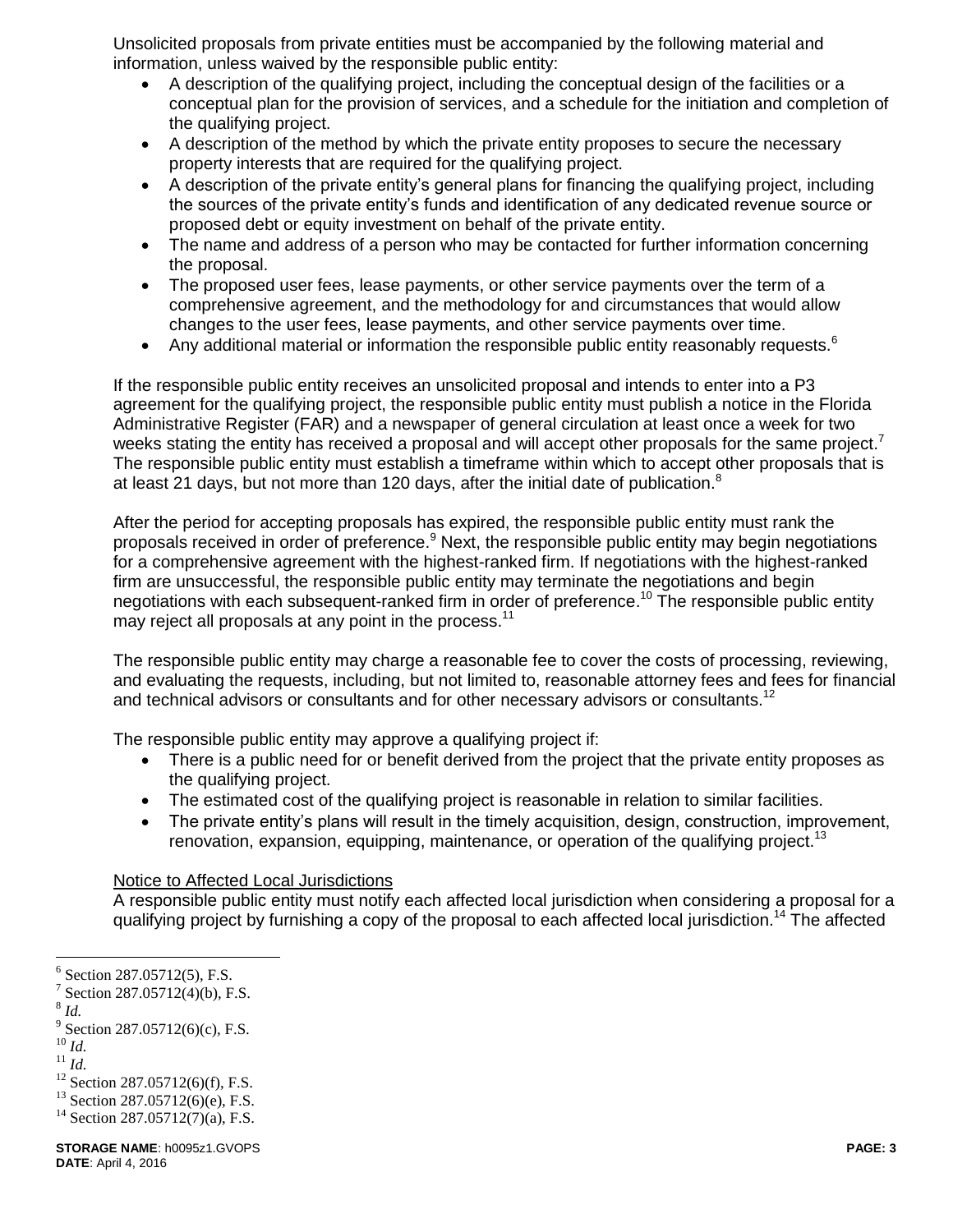local jurisdictions may, within 60 days, submit written comments to the responsible public entity.<sup>15</sup> The responsible public entity must consider the comments submitted by the affected local jurisdiction before entering into a comprehensive agreement with a private entity.<sup>16</sup> In addition, a responsible public entity must mail a copy of the notice that is published in the FAR to each local government in the affected area.<sup>17</sup>

### **Agreements**

## *Interim Agreement*

Before entering into a comprehensive agreement, the responsible public entity may enter into an interim agreement with the private entity, which does not obligate the responsible public entity to enter into a comprehensive agreement.<sup>18</sup> Interim agreements must be limited to provisions that:

- Authorize the private entity to commence activities for which it may be compensated related to the proposed qualifying project.
- Establish the process and timing of the negotiation of the comprehensive agreement.
- Contain any other provision related to any aspect of the development or operation of a qualifying project.<sup>19</sup>

## *Comprehensive Agreement*

The responsible public entity and private entity must enter into a comprehensive agreement prior to developing or operating a qualifying project.<sup>20</sup> The comprehensive agreement must provide for:

- Delivery of performance and payment bonds, letters of credit, or other security in connection with the development or operation of the qualifying project.
- Review of plans and specifications for the project by the responsible public entity. This does not require the private entity to complete the design of the project prior to executing the comprehensive agreement.
- Inspection of the qualifying project by the responsible public entity.
- Maintenance of a policy or policies of public liability insurance.
- Monitoring the maintenance practices of the private entity to ensure the qualifying project is properly maintained.
- Filing of financial statements on a periodic basis.
- Procedures governing the rights and responsibilities of the responsible public entity and private entity in the event of a termination of the comprehensive agreement or a material default.
- User fees, lease payments, or service payments as may be established.
- Duties of the private entity, including the terms and conditions that the responsible public entity determines serve the public purpose of the qualifying project. $21$

The comprehensive agreement may include the following:

- An agreement by the responsible public entity to make grants or loans to the private entity from amounts received from the federal, state, or local government or an agency or instrumentality thereof.
- A provision under which each entity agrees to provide notice of default and cure rights for the benefit of the other entity.
- A provision that terminates the authority and duties of the private entity and dedicates the qualifying project to the responsible public entity.<sup>22</sup>

 $15$  Section 287.05712(7)(b), F.S.

<sup>16</sup> *Id.*

 $17$  Section 287.05712(4)(b), F.S.

<sup>&</sup>lt;sup>18</sup> Section 287.05712(8), F.S.

<sup>19</sup> *Id.*

<sup>&</sup>lt;sup>20</sup> Section 287.05712(9)(a), F.S.

<sup>21</sup> *Id.*

<sup>22</sup> Section 287.05712(9)(b), F.S.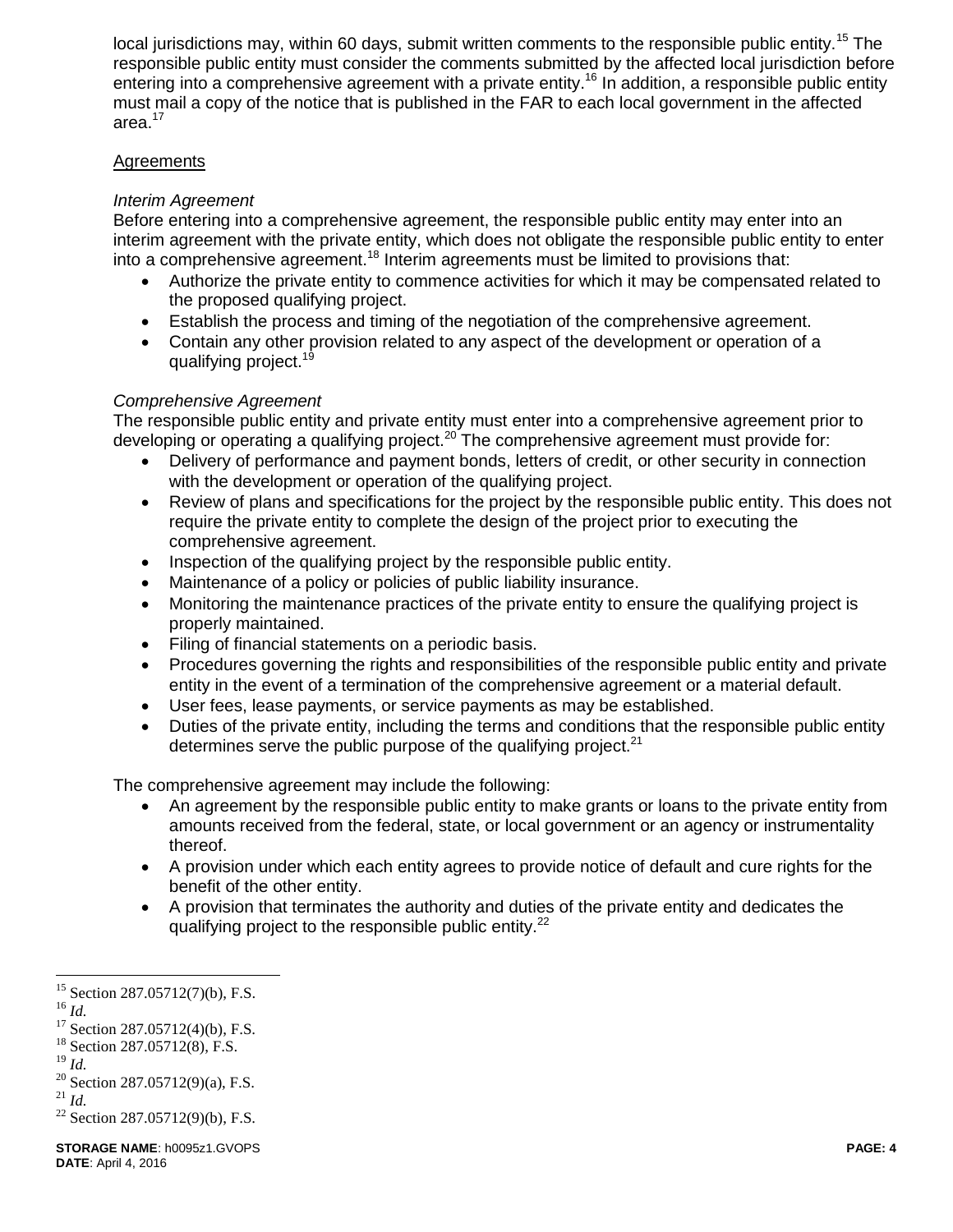### Fees

The comprehensive agreement may authorize the private entity to impose fees to members of the public for use of the facility.<sup>23</sup>

#### Financing

Section 287.05712(11), F.S., authorizes the use of multiple financing options for P3s. The options include the private entity obtaining private-source financing, the responsible public entity lending funds to the private entity, or the use of other innovative finance techniques associated with P3s.

#### Powers and Duties of the Private Entity

The private entity must develop, operate, and maintain the qualifying project in accordance with the comprehensive agreement. The private entity must cooperate with the responsible public entity in making best efforts to establish interconnection between the qualifying project and other facilities and infrastructure. The private entity must comply with the terms of the comprehensive agreement and any other lease or contract.<sup>24</sup>

#### Expiration or Termination of Agreements

Upon the expiration or termination of a comprehensive agreement, the responsible public entity may use revenues from the qualifying project to pay the current operation and maintenance costs of the qualifying project. If the private entity materially defaults, the compensation that is otherwise due to the private entity is payable to satisfy all financial obligations to investors and lenders on the qualifying project in the same way that is provided in the comprehensive agreement or any other agreement involving the qualifying project, if the costs of operating and maintaining the project are paid in the normal course. The full faith and credit of the responsible public entity may not be pledged to secure the financing of the private entity. $25$ 

#### Partnership for Public Facilities and Infrastructure Act Guidelines Task Force

Section 287.05712(3), F.S., creates the Partnership for Public Facilities and Infrastructure Act Guidelines Task Force (task force). The task force was created to recommend guidelines for the Legislature to consider for purposes of creating a uniform P3 process across the state.<sup>26</sup> The sevenmember task force was comprised of the Secretary of the Department of Management Services (department) and six members appointed by the Governor who represented the county government, municipal government, district school board, and business community.<sup>27</sup> The department provided administrative and technical support to the task force.<sup>28</sup>

In July 2014, the task force completed its duties and submitted a final report of its recommendations.<sup>29</sup> The task force was terminated on December 31, 2014.<sup>30</sup>

#### **EFFECT OF THE BILL**

This bill incorporates many of the recommendations contained in the task force report, which include best practice recommendations as well as recommendations relating to needed clarification of s. 287.05712, F.S., which may facilitate the implementation of P3s.

### **Responsible Public Entity Definition**

The bill clarifies that the definition of "responsible public entity" includes special districts and school districts, rather than school boards.<sup>31</sup>

<sup>&</sup>lt;sup>23</sup> Section 287.05712(10), F.S.

<sup>&</sup>lt;sup>24</sup> Section 287.05712(12)(a), F.S.

<sup>25</sup> Section 287.05712(13), F.S.

<sup>26</sup> Section 287.05712(3)(a), F.S.

<sup>&</sup>lt;sup>27</sup> Section 287.05712(3)(b), F.S.

<sup>&</sup>lt;sup>28</sup> Section 287.05712(3)(c), F.S.

 $29$  The task force report can be found online at:

http://www.dms.myflorida.com/agency\_administration/communications/partnership\_for\_public\_facilities\_infrastructure\_act (last visited Sept. 23, 2015).

<sup>30</sup> Section 287.05712(3)(f), F.S.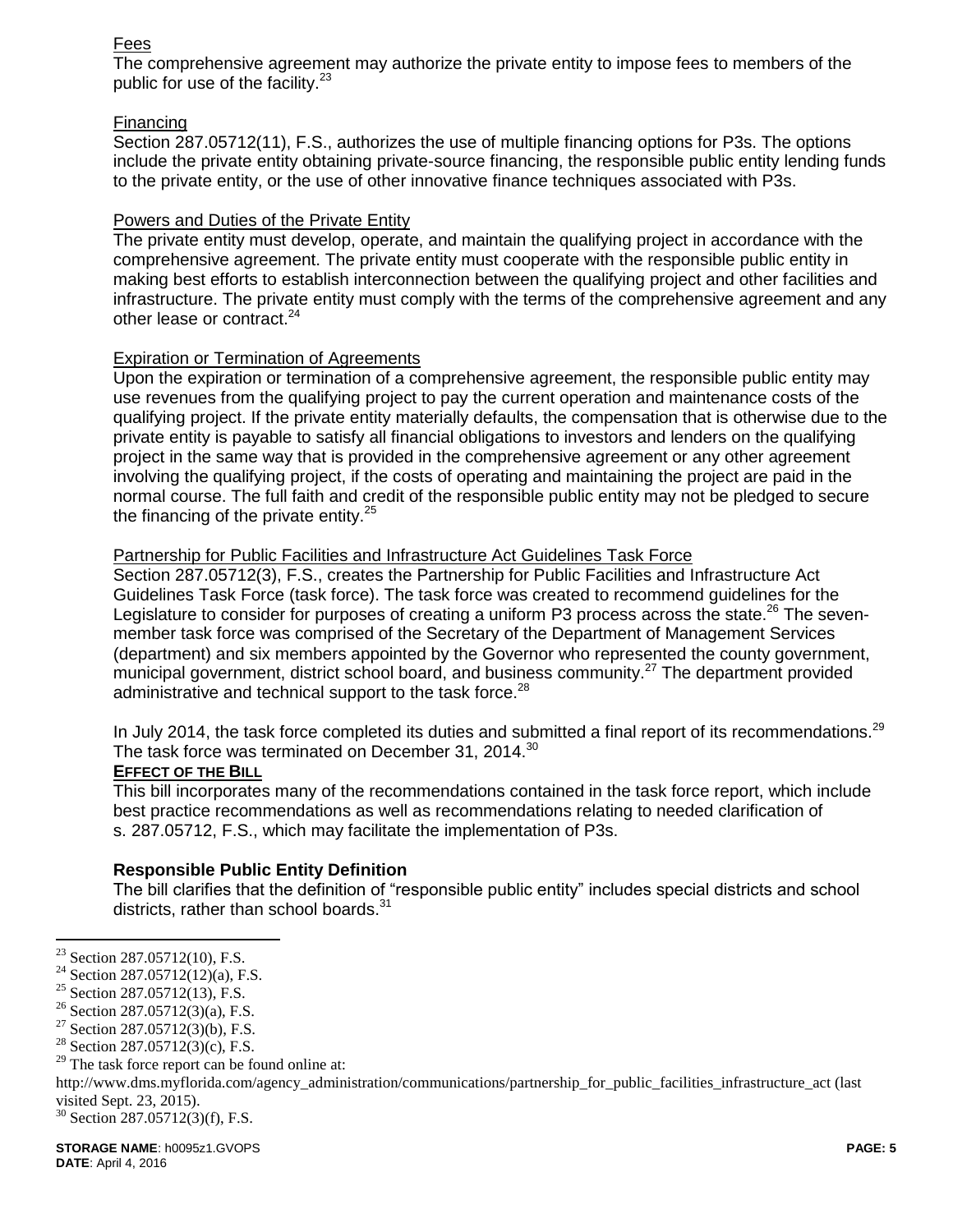## **Task Force**

The bill deletes the task force provisions, as the task force was terminated on December 31, 2014.

## **Application Fee**

The bill provides that when a private entity submits an unsolicited proposal, the private entity must concurrently submit the initial application fee. The application fee must be paid by cash, cashier's check, or other noncancelable instrument. The bill provides that if the initial fee, as determined by the responsible public entity, is not sufficient to cover the costs associated with evaluating the unsolicited proposal, the responsible public entity must request in writing the additional amount required. If the private entity fails to pay the additional amount requested within 30 days of the notice, the responsible public entity may stop reviewing the proposal. The bill requires the responsible public entity to return the application fee if the responsible public entity does not evaluate the unsolicited proposal. $32$ 

### **Unsolicited Proposals**

The bill requires a responsible public entity that evaluates an unsolicited proposal involving architecture, engineering, or landscape architecture to ensure a professional review and evaluation of the design and construction proposed by the initial or subsequent proposers to assure that certain standards are met. The review must be performed by an architect, a landscape architect, or an engineer licensed in the state and qualified to perform the review, and such professional must be retained to advise the responsible public entity through completion of the design and construction of the project.

### **Solicitation Timeframes**

The bill provides flexibility to the responsible public entity for accepting proposals if an alternative timeframe is approved by majority vote of the entity's governing body. $\frac{3}{2}$ 

## **Design Criteria Package**

The bill requires a responsible public entity that solicits proposals for a project that includes design work to include in the solicitation a design criteria package prepared by a licensed architect, engineer, or landscape architect. The design criteria package must provide reasonably specific criteria for the project. The licensed design professional who prepares the design criteria package must be retained to serve the responsible public entity through completion of the design and construction of the project.

### **School Projects**

The bill removes the provision that requires a school board to obtain the approval of the local governing body. $34$ 

### **Ownership by the Responsible Public Entity**

The bill clarifies that the project will be owned by the responsible public entity upon expiration of the comprehensive agreement, rather than solely upon completion or termination of the agreement.<sup>35</sup>

 $31$  The task force recommended amending the definition of "responsible public entity" to reference school district, rather than board, as the district is the unit that provides public primary education. It also recommended clarifying that the definition includes both special districts and the Florida College System. *Id.* at 18.

<sup>&</sup>lt;sup>32</sup> The task force recommended amending the fee provisions to ensure that the fees were related to actual, reasonable costs associated with reviewing an unsolicited proposal and not revenue generation. *Id.* at 9.

<sup>&</sup>lt;sup>33</sup> The task force determined that increased flexibility may be necessary when dealing with complex proposals to ensure sufficient time is allowed for the receipt of competing proposals. *Id.* at 7.

<sup>&</sup>lt;sup>34</sup> The task force recommended striking this provision because school boards are not subject to governance by a local governing body. *Id.* at 18.

<sup>35</sup> This change was recommended by the task force. *Id.* at 13-14.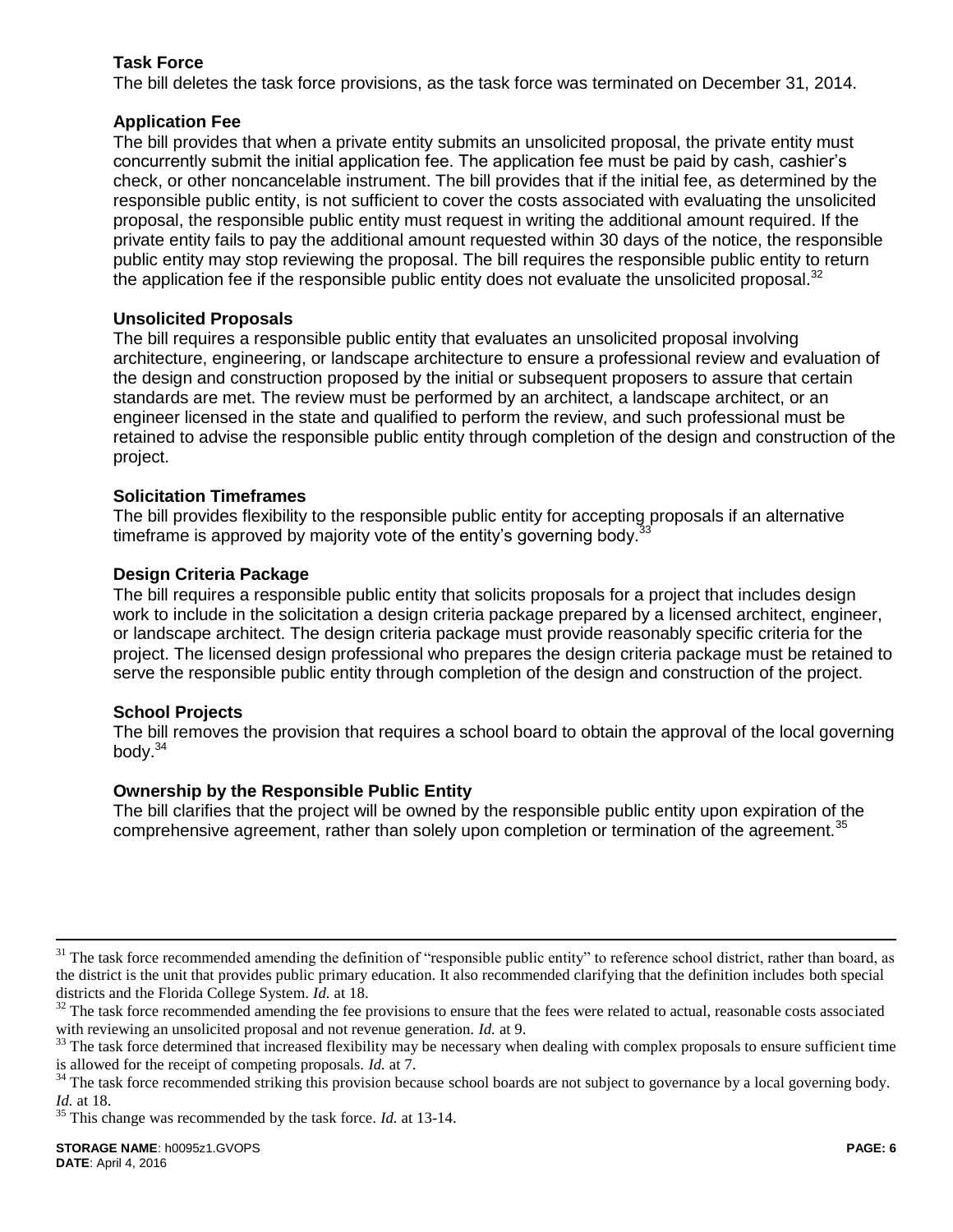## **Pricing or Financial Terms**

The bill clarifies that any pricing or financial terms included in an unsolicited proposal must be specific as to when the pricing or terms expire.<sup>36</sup>

## **Notice to Affected Local Jurisdictions**

The bill deletes the requirement that a responsible public entity notify each affected local jurisdiction of an unsolicited proposal by furnishing a copy of the proposal to each affected local jurisdiction when considering it.<sup>37</sup> The responsible public entity must still provide each affected local jurisdiction a copy of the notice published in the FAR concerning solicitations for a qualifying project.

## **Financing**

The bill clarifies that a financing agreement may not require the responsible public entity to secure financing by a mortgage on, or security interest in, the real or tangible personal property of the responsible public entity in a manner that could result in the loss of the fee ownership of the property by the responsible public entity.<sup>38</sup>

The bill also deletes a provision that requires the responsible public entity to appropriate on a priority basis a contractual payment obligation from the government fund from which the qualifying project will be funded.<sup>39</sup> The provision raised concerns regarding infringement upon a responsible public entity's appropriation powers.

### **Department of Management Services**

The bill provides that the department may accept and maintain copies of comprehensive agreements received from responsible public entities for the purpose of sharing the comprehensive agreements with other responsible public entities.<sup>40</sup> Responsible public entities are not required to provide copies to the department; however, if a responsible public entity provides a copy, the responsible public entity must first redact any confidential or exempt information from the comprehensive agreement.

#### **Construction**

The bill clarifies that the P3 process must be construed as cumulative and supplemental to any other authority or power vested in the governing body of a county, municipality, district, or municipal hospital or health care system. The bill provides that the P3 process is an alternative method that may be used, but that the process does not limit a county, municipality, district, or other political subdivision of the state in the acquisition, design, or construction of a public project pursuant to other statutory or constitutional authority.<sup>41</sup>

#### **Miscellaneous**

The bill transfers and renumbers s. 287.05712, F.S., as s. 255.065, F.S., because chapter 255, F.S., relates to procurement of construction services and P3s are primarily construction-related projects.

The bill also makes other changes to provide for the consistent use of terminology and to provide clarity.

# **II. FISCAL ANALYSIS & ECONOMIC IMPACT STATEMENT**

<sup>36</sup> This change was recommended by the task force. *Id*. at 7.

<sup>&</sup>lt;sup>37</sup> The report provided a discussion on the notice that is already provided to affected local jurisdictions through the permitting process and stated a mandatory P3 notice process could delay project timelines. *Id.* at 12.

<sup>38</sup> This change was recommended by the task force. *Id.* at 20.

<sup>&</sup>lt;sup>39</sup> The report recommended the current provision regarding the appropriating of funds be revised, not deleted. *Id.* at 14-15. Even though the report recommended that the Legislature consider specifically authorizing the State University System to utilize P3s as a project delivery method, it does not specifically address the applicability of an appropriations requirement to universities. *Id.* at 16. <sup>40</sup> The report recommended authorizing a state agency to provide assistance to responsible public entities concerning P3s. *Id.* at 11.

<sup>&</sup>lt;sup>41</sup> The report discussed the need for flexibility in the creation of P3s and noted that clarification is needed to ensure that the process is considered supplemental and alternative to any other applicable statutory authority. *Id*. at 19.